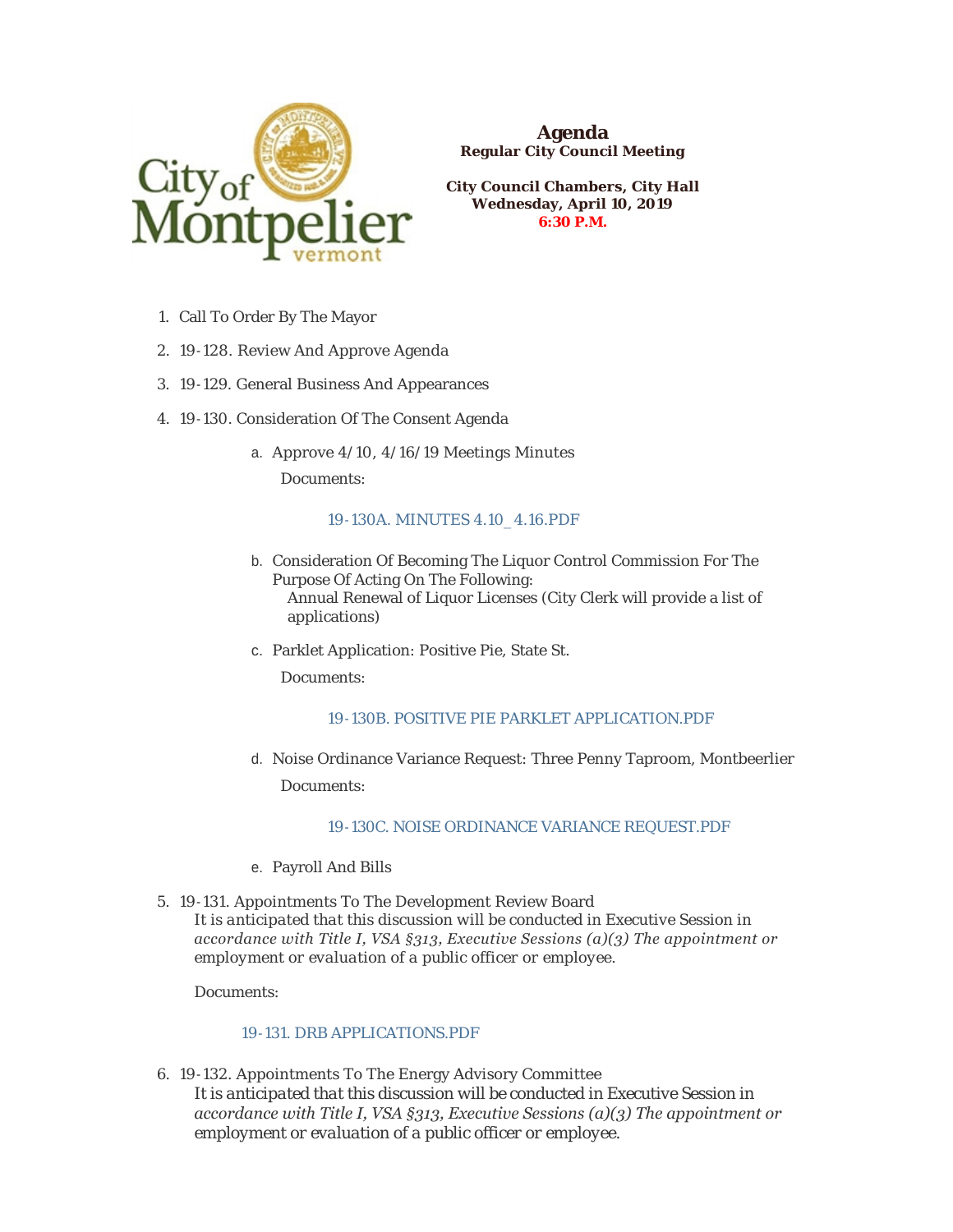Documents:

## [19-132. MEAC APPLICATIONS.PDF](https://www.montpelier-vt.org/AgendaCenter/ViewFile/Item/1403?fileID=10330)

7. 19-133. Appointments To The Historic Preservation Commission *It is anticipated that this discussion will be conducted in Executive Session in accordance with Title I, VSA §313, Executive Sessions (a)(3) The appointment or employment or evaluation of a public officer or employee.*

Documents:

## [19-133. HPC APPLICATION.PDF](https://www.montpelier-vt.org/AgendaCenter/ViewFile/Item/1405?fileID=10280)

19-134. Appointments To The Transportation Infrastructure Committee 8. *It is anticipated that this discussion will be conducted in Executive Session in accordance with Title I, VSA §313, Executive Sessions (a)(3) The appointment or employment or evaluation of a public officer or employee.*

Documents:

#### [19-134. MTIC APPLICATION.PDF](https://www.montpelier-vt.org/AgendaCenter/ViewFile/Item/1404?fileID=10281)

19-135. Green Up Day And MayFest Report 9.

Documents:

# 19-135. GREEN UP DAY AND MAY FEST PDF

19-136. 5 Home Farm Way Nuisance, 1st Public Hearing 10.

Documents:

#### [19-136. NUISANCE ORDINANCE VIOLATION.PDF](https://www.montpelier-vt.org/AgendaCenter/ViewFile/Item/1408?fileID=10332)

19-137. Ordinance Amendments, 1st Reading: Chapter 1. General Provisions 11.

Documents:

#### [19-137. ORDINANCE AMENDMENTS.PDF](https://www.montpelier-vt.org/AgendaCenter/ViewFile/Item/1409?fileID=10331)

19-138. TIF Validation Resolution (Likely To Be Moved To May 22nd) 12.

Documents:

#### [19-138. VALIDATION RESOLUTION.PDF](https://www.montpelier-vt.org/AgendaCenter/ViewFile/Item/1411?fileID=10302)

- 19-139. Other Business 13.
- 19-140. Council Reports 14.
- 19-141. Mayor's Report 15.
- 19-142. City Clerk's Report 16.
- 19-143. City Manager's Report 17.
- 19-144. Garage Appeal 18. *It is anticipated that this discussion will be conducted in Executive Session in*